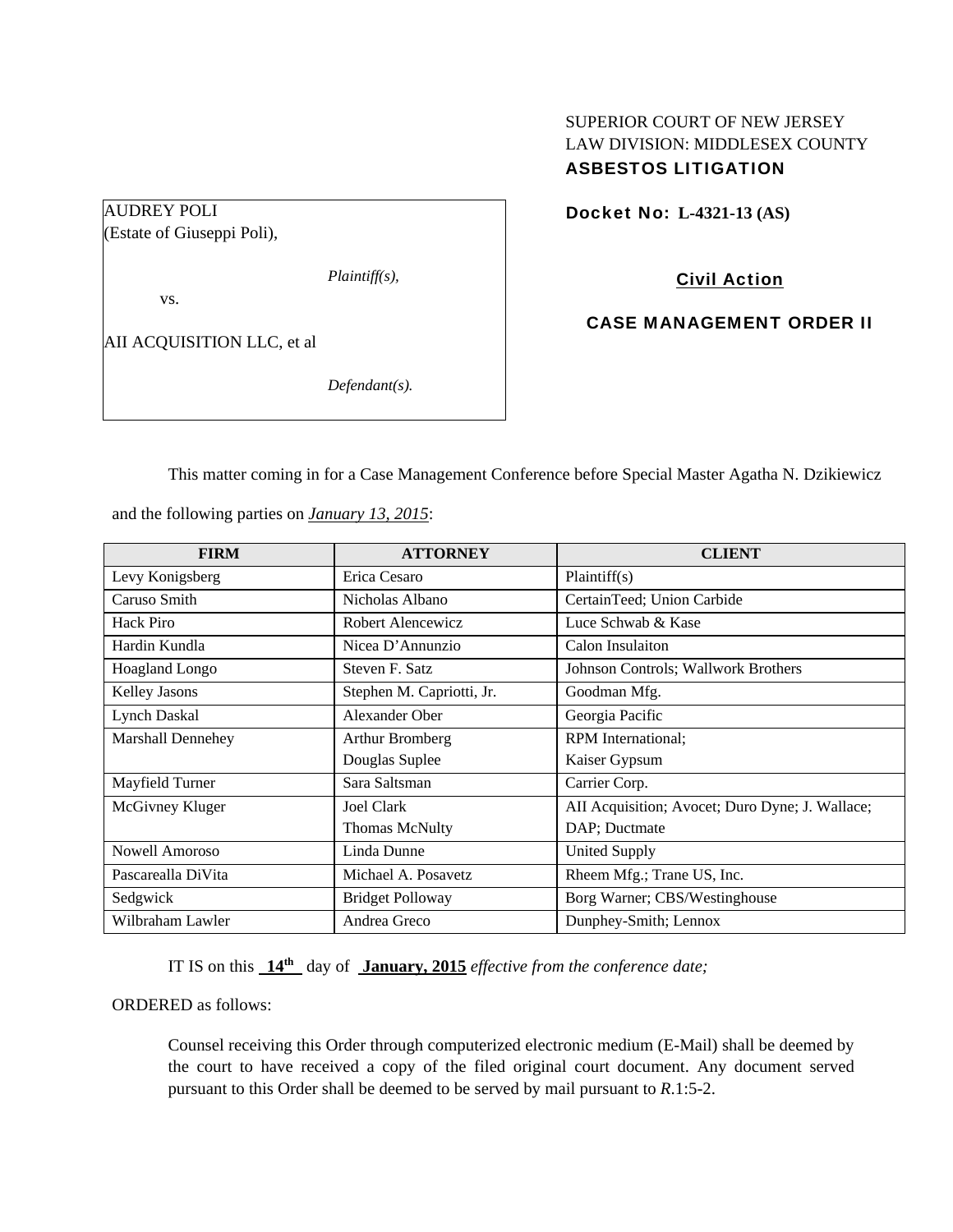## **DISCOVERY**

- February 27, 2015 Fact discovery, including depositions, shall be completed by this date. Plaintiff's counsel shall contact the Special Master within one week of this deadline if all fact discovery is not completed.
- March 31, 2015 Depositions of corporate representatives shall be completed by this date.

#### **EARLY SETTLEMENT**

April 10, 2015 Settlement demands shall be served on all counsel and the Special Master by this date.

#### **SUMMARY JUDGMENT MOTION PRACTICE**

- May 1, 2015 Summary judgment motions shall be filed no later than this date.
- May 29, 2015 Last return date for summary judgment motions.

### **MEDICAL DEFENSE**

June 1, 2015 Plaintiff shall serve medical expert reports by this date. June 1, 2015 Plaintiff is to arrange for the transfer of pathology specimens and x-rays, if any, by this date. July 31, 2015 Defendants shall identify its medical experts and serve medical expert reports, if any, by this date. **In addition, defendants shall notify plaintiff's counsel (as well** 

**as all counsel of record) of a joinder in an expert medical defense by this date.** 

### **LIABILITY EXPERT REPORTS**

- July 31, 2015 Plaintiff shall identify its liability experts and serve liability expert reports or a certified expert statement by this date or waive any opportunity to rely on liability expert testimony.
- August 31, 2015 Defendants shall identify its liability experts and serve liability expert reports, if any, by this date or waive any opportunity to rely on liability expert testimony.

#### **EXPERT DEPOSITIONS**

September 18, 2015 Expert depositions shall be completed by this date. To the extent that plaintiff and defendant generic experts have been deposed before, the parties seeking that deposition in this case must file an application before the Special Master and demonstrate the necessity for that deposition. To the extent possible, documents requested in a deposition notice directed to an expert shall be produced three days in advance of the expert deposition. The expert shall not be required to produce documents that are readily accessible in the public domain.

\_\_\_\_\_\_\_\_\_\_\_\_\_\_\_\_\_\_\_\_\_\_\_\_\_\_\_\_\_\_\_\_\_\_\_\_\_\_\_\_\_\_\_\_\_\_\_\_\_\_\_\_\_\_\_\_\_\_\_\_\_\_\_\_\_\_\_\_\_\_\_\_\_\_\_\_\_\_\_\_\_\_\_\_\_\_\_\_\_\_\_\_\_\_\_\_\_\_\_\_\_\_\_\_\_\_\_\_\_\_